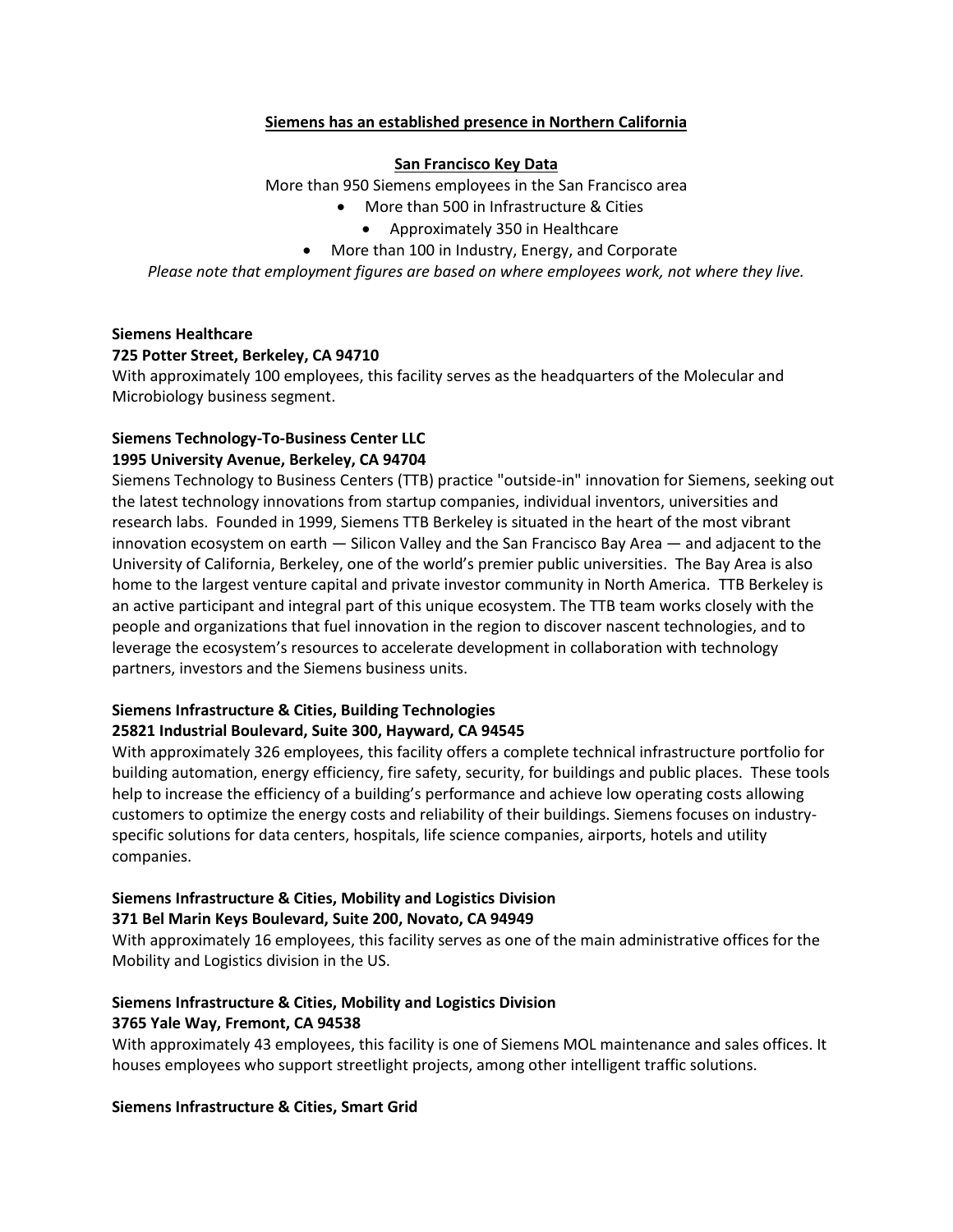### **685 East Middlefield Road, Mountain View, CA 94043**

With approximately 40 employees, this facility creates, delivers, and services solutions for companies that manage electrical generation, transmission, and distribution. Most focus is placed on the Spectrum Power TG product line, which is an Energy Management System.

## **Siemens Infrastructure & Cities, Smart Grid**

#### **4000 East Third Avenue, Suite 400, Foster City, CA 94404**

With approximately 114 employees, this facility is the headquarters for eMeter, A Siemens business. eMeter offers software solutions that help turn meter data into actionable information, allowing utilities and consumers to make smarter energy decisions.

### **Siemens Industry, PLM Software**

### **2077 Gateway Place, Suite 400, San Jose, CA 95110**

With approximately 40 employees, this facility serves as a training location for Siemens PLM software. Siemens PLM Software is a world-leading provider of product lifecycle management (PLM) software. Siemens PLM helps thousands of companies make great products by optimizing their lifecycle processes, from planning and development through manufacturing and support.

### **Siemens Healthcare**

## **685 East Middlefield Road, Mountain View, CA 94043**

Siemens Ultrasound Business Unit headquarters is located in the heart of Silicon Valley in Mountain View, California. Following the acquisition of medical ultrasound manufacturer Acuson Corporation in 2000, Siemens remained in the original Acuson facility on Shorebird Way until 2012, when the headquarters moved to its new office on Middlefield Road. Nearly 250 Siemens Ultrasound employees are located in this 108,000 square foot facility which houses Executive Management, R&D, Product Portfolio & Strategy, Supply Chain Management, Quality & Regulatory, Sales & Marketing, and Customer Service in a modern open office environment. The facility also features a customer innovation center which showcases the complete portfolio of ultrasound products and highlights Siemens pioneering heritage.